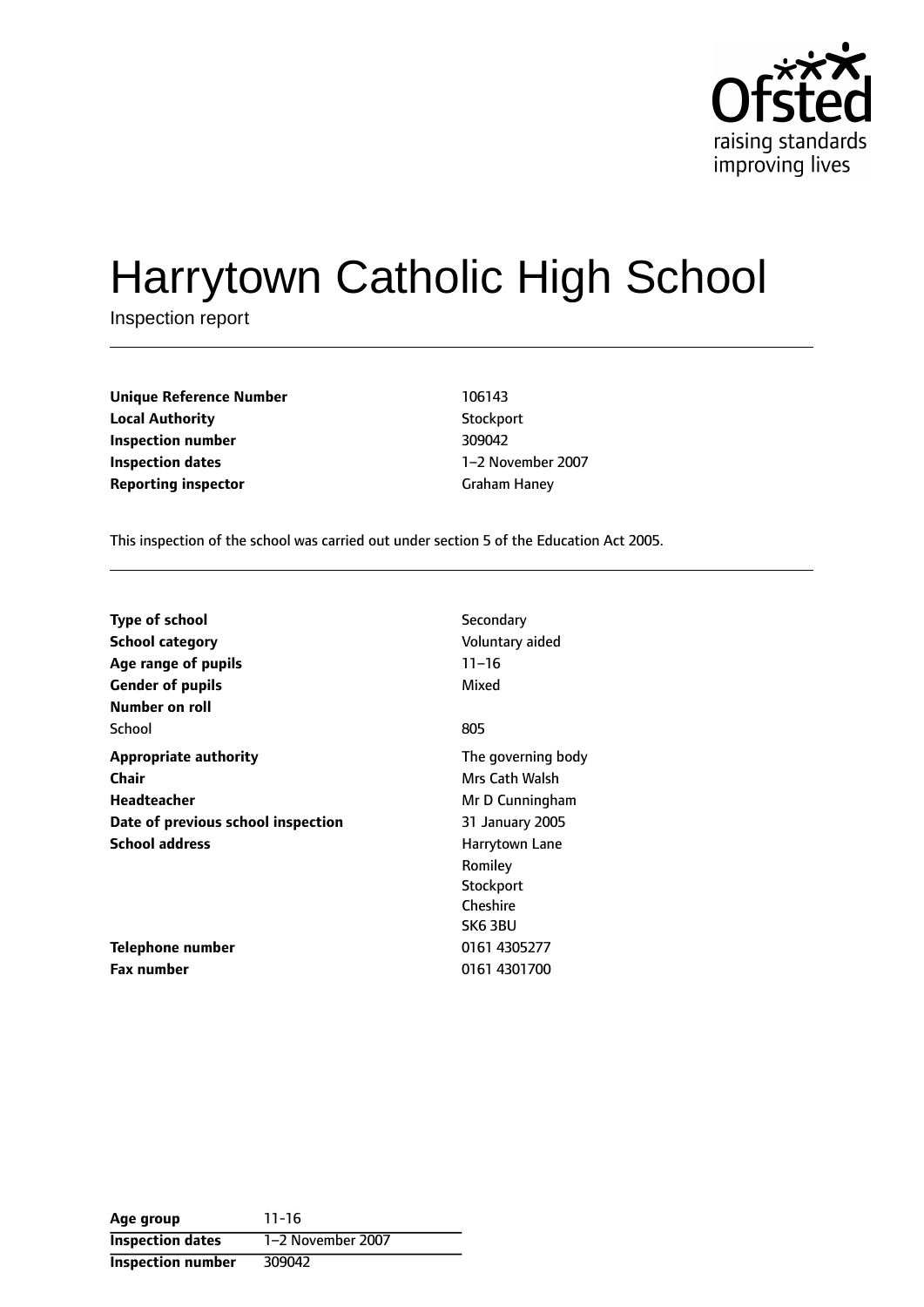.

© Crown copyright 2007

#### Website: www.ofsted.gov.uk

This document may be reproduced in whole or in part for non-commercial educational purposes, provided that the information quoted is reproduced without adaptation and the source and date of publication are stated.

Further copies of this report are obtainable from the school. Under the Education Act 2005, the school must provide a copy of this report free of charge to certain categories of people. A charge not exceeding the full cost of reproduction may be made for any other copies supplied.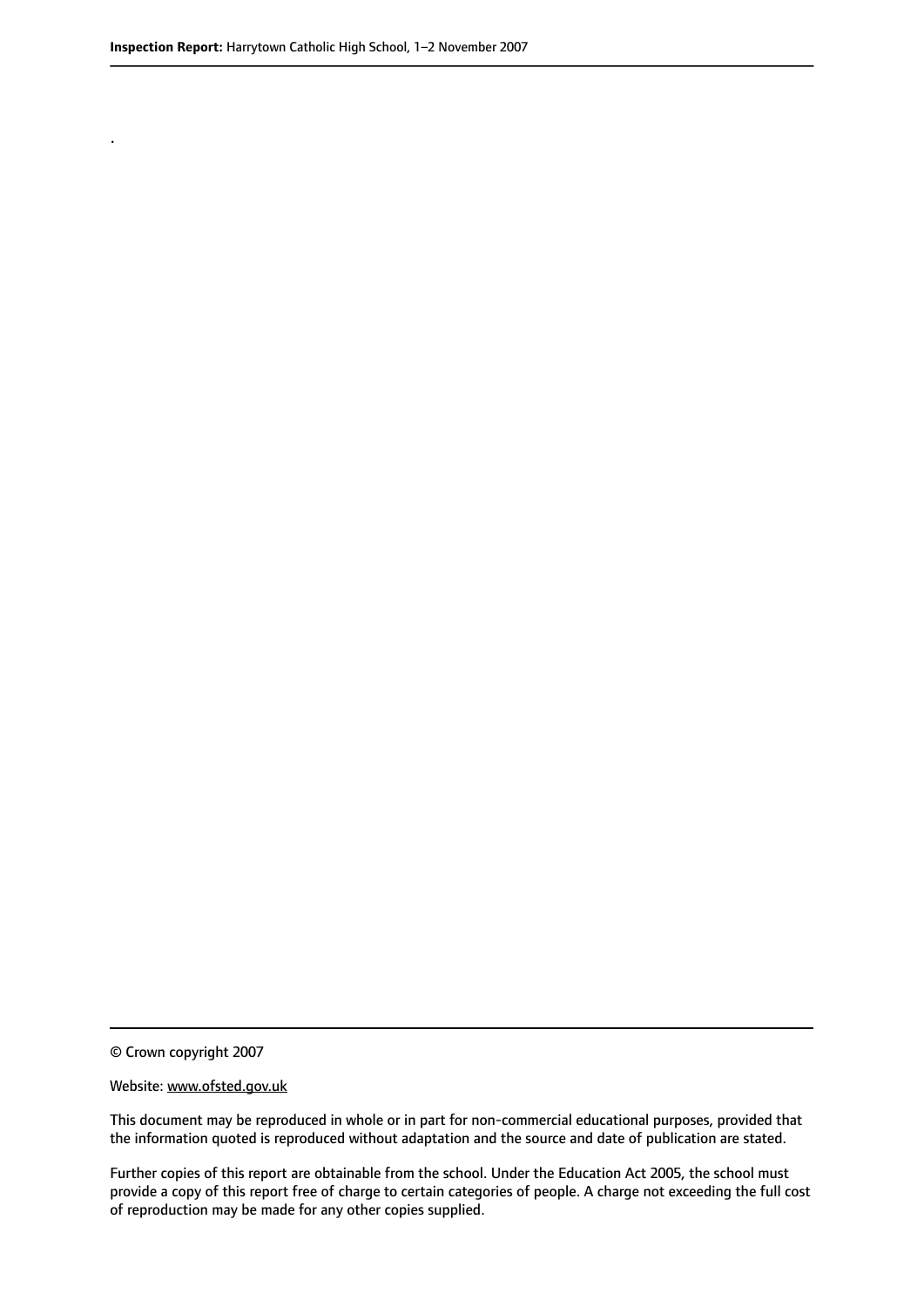# **Introduction**

The inspection was carried out by four Additional Inspectors.

#### **Description of the school**

Harrytown Catholic High School is a smaller than average voluntary aided comprehensive school serving a wide area of Stockport. The proportion of students eligible for free school meals is in line with the national average. There is also an average proportion of students with learning difficulties and/or disabilities and those who have a statement of special educational need. The large majority of students are White British. Students enter the school with attainment above the national average.

#### **Key for inspection grades**

| Grade 1 | Outstanding  |
|---------|--------------|
| Grade 2 | Good         |
| Grade 3 | Satisfactory |
| Grade 4 | Inadequate   |
|         |              |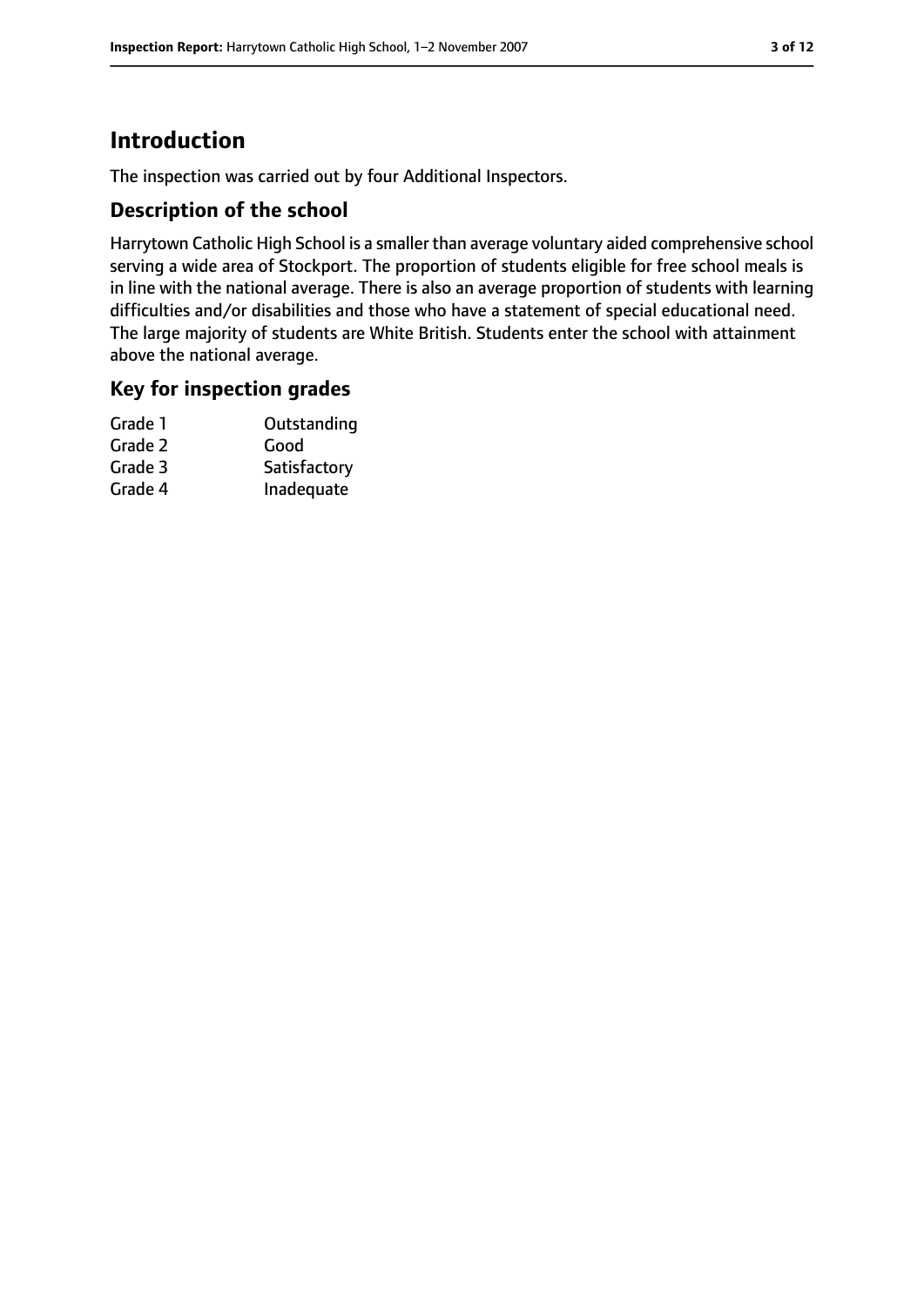#### **Overall effectiveness of the school**

#### **Grade: 3**

Harrytown Catholic High School is a caring school that provides a good level of support to its students through its commitment to spiritual and moral development. Inspectors agree with the school's own evaluation that it provides a satisfactory standard of education. The school is beginning to emerge from a period of change as it strives to alter practice and improve teaching to meet the changing needs of today's students. The headteacher and his senior team realised that the school's culture and entrenched custom needed challenging and changing. A greater emphasis has been placed on involving subject leaders in evaluating and raising achievement further. The school has gone through a period of staff absence combined with significant changes in both senior and subject leadership positions. At this time students were making insufficient progress. However, the improvements in classroom practice already introduced are having clear effects at Key Stage 3 (students in Years 7 to 9), but still have to impact effectively on achievement at Key Stage 4 (students in Years 10 and 11). Overall, standards are in line with national averages and student achievement is satisfactory.

Students say they enjoy school. They benefit from the many opportunities at lunchtime and after school to extend their learning and promote physical fitness. They speak enthusiastically of their achievements in, for example, the recent production of Guys and Dolls, which a parent described as 'fantastic'. Parents are very supportive of the care the school takes of its students. Students with learning difficulties and/or disabilities make satisfactory progressin their learning. A small proportion of students lack self-control, which leads to the education of others being adversely affected. In September 2005 the school opened its Evron inclusion centre, which has been successful in dealing with vulnerable students and those about to be excluded from school. Students usually behave and move around school sensibly, responding eagerly in lessons when they are able to contribute their own ideas. They show they are prepared to be responsible for their own learning, but some lessons do not foster this as much as they might. Some of the teaching is dull with too much talk by the teacher leading to students losing concentration and not making good progress.

Students show an interest in other cultures and traditions and this is further developed through work in religious education devoted to social harmony, prejudice and discrimination. Spiritual, moral, social and cultural education is good. The curriculum provides good opportunities for students to consider how they can develop healthy lifestyles. Citizenship lessons engage students in debate and they develop good enquiry, research and communication skills. Overall the curriculum meets the needs and aspirations of students and parents, but does not provide sufficient links to vocational courses at the age of 16 in other schools and colleges, or develop enterprise skills.

There is a clear commitment to improve the school. Subject leaders feel that they are being empowered and supported to take more responsibility to improve provision. However, impact varies from subject to subject and efforts are not always sufficiently focused on the most important issues. Agreed practice and procedure is not consistently implemented across the school, or effectively evaluated to know what is working best. There has been continuing refinement of the way the school sets targets. Students are knowledgeable about their personal targets, but some of these are not challenging enough. The use of attainment data is improving, but there is insufficient rigour in the tracking of students' progress and identifying what intervention needs to be put in place. Some teachers are not always matching the work in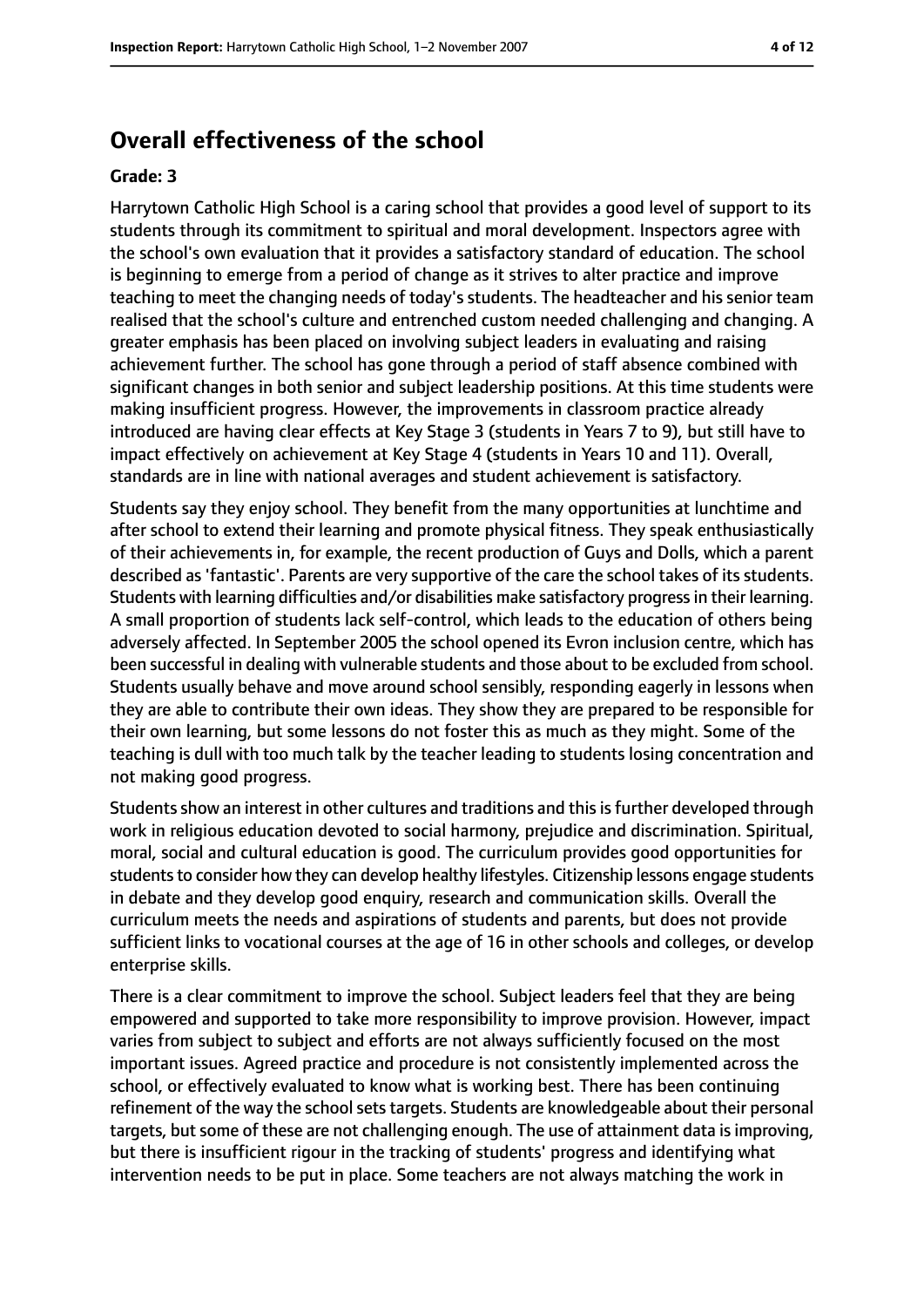lessons to the wide range of abilities in their class and this limits the rate of progress, particularly of higher attaining students.

The school's own evaluation of its work mainly matches inspection judgements and shows a clear understanding of strengths and weaknesses. Governors understand the school and give clear direction and support to senior leaders. Improvement since the last inspection is satisfactory, although some initiatives are too recent to have had full impact on overall standards and achievement. Consequently, the school shows a satisfactory capacity to further improve and provides satisfactory value for money.

## **What the school should do to improve further**

- Ensure that teachers provide appropriate levels of challenge for all students in all lessons to improve progress.
- Improve the use of data and information about student's achievements to monitor their progress more effectively and raise standards at both key stages.
- Make sure that improvement strategies are implemented consistently and effectively evaluated to judge their effectiveness.

A small proportion of the schools whose overall effectiveness is judged satisfactory but which have areas of underperformance will receive a monitoring visit by an Ofsted inspector before their next section 5 inspection.

# **Achievement and standards**

#### **Grade: 3**

The unvalidated 2007 results from the national tests for students at the end of Year 9 show that standards in Key Stage 3 are now above the national average. Mathematics results remained good and there were significant improvements in English and science from the previous year. Students are now making satisfactory progress in this key stage. There has, however, been unsatisfactory progress in the past. In 2005 and 2006 students did not achieve well enough and only attained levels in line with the national average. In particular, high attaining girls made less progress than expected. Action to improve the quality of teaching in English and science was taken and this has led to the improvements in progress. The school's own monitoring information shows that this satisfactory progress is now being maintained for the students currently in Year 9.

Progress in Years 10 and 11 is also satisfactory. Students are attaining standards that are in line with the national average at age 16. However, the lack of previous progress in Key Stage 3 is continuing to affect the overall achievement of students at the end of Year 11. Mathematics results have been in line with expectations over the past three years, but science and English results have been below expectation. There have been significant improvements in achievement in information and communication technology (ICT) as a result of courses that are better meeting the needs of students. Religious education is a strength of the school with many students attaining higher grades at GCSE.

## **Personal development and well-being**

#### **Grade: 3**

The school's Christian nature underpins its approach to developing personal attributes of its students. The recently established school council allows the students' voice to be heard and their views are taken seriously, instilling confidence and giving them a sense that they matter.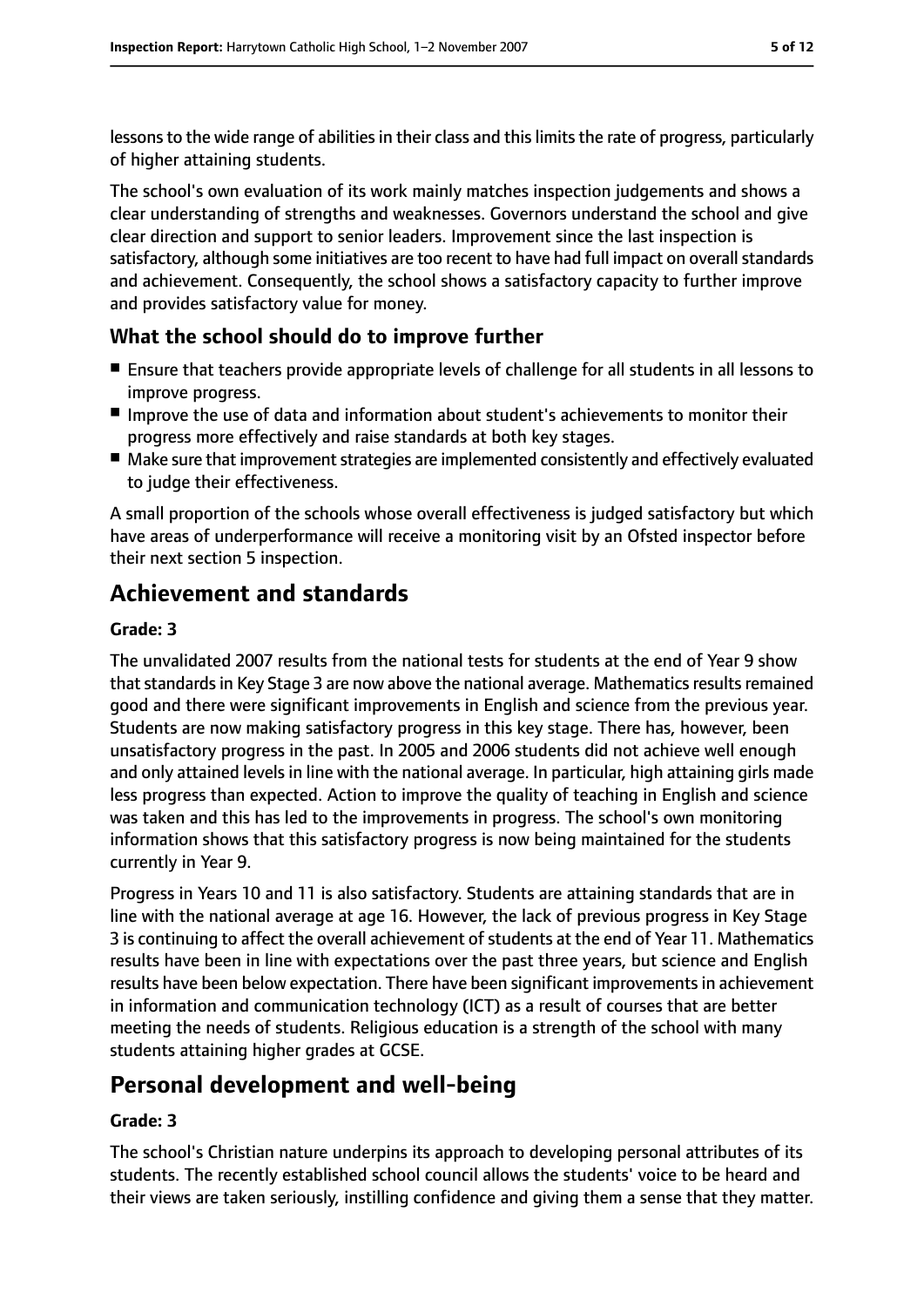Members of the school council spoke of how they have helped improve the school, believing, for example, that lunches are healthier now. This is borne out by the increase in the number of older students that take a school lunch. Students say they feel safe and that bullying is rare. Occasional incidents of bullying are usually dealt with effectively by the anti-bullying council. Students know the importance of being healthy. Many participate in sports clubs, and most adopt a healthy lifestyle. The school has strong and effective links with outside agencies, such as the local clergy. Involvement with the school's lay chaplain extends students' spiritual development and enables them to discuss their worries and anxieties.

Relationships between members of the school community are generally positive, and older students act as effective support for younger ones in a range of learning situations. Behaviour is satisfactory, as is attendance. Students say that their enjoyment of lessons varies. They respond well when they are actively involved in lessons, but also report some unexciting teaching. The Connexions service effectively supports the good take-up of students entering further education or employment with training.

# **Quality of provision**

#### **Teaching and learning**

#### **Grade: 3**

Teachers have good relationships with students and when this is combined with lively and enthusiastic teaching, students make good progress. A common system of planning guides teachers to set lesson objectives; however, it is often weakened because learning outcomes are not described explicitly in lesson plans. Consequently, teaching activities do not always match the needs of all students resulting, for example, in the more able students not making good progress. In the better lessons teachers challenge students, they provide opportunities for individuals, or groups of students, to contribute their own ideas and encourage them to assess their own and their fellow students' progress. Homework is set regularly. In some lessons a lack of pace and too much teacher input can lead to students losing attention and not making good progress. All pupils are set learning targets and their progress is monitored. In some subjects, such as science, students monitor and record their own progress, encouraging them to reflect on what they need to do to improve.

There is a lack of consistency in the marking of work, which means that some students are not well informed of what they have achieved and what they need to do to improve. There are examples of good marking practice. However, having indicated where students can improve their work, teachers do not consistently ensure that pupils have made the required improvements. Skilled teaching assistants know their students well and provide a good level of support for vulnerable students.

#### **Curriculum and other activities**

#### **Grade: 3**

The Key Stage 3 curriculum is broad and balanced; it enables students to make satisfactory progress in developing literacy, numeracy and ICT skills. At Key Stage 4 the curriculum makes good provision for students planning to progress onto academic courses after leaving school. All students complete a course in information technology. There is a limited range of vocational subjects and opportunities for students to engage in work-related courses at Key Stage 4. This means that some students are not well prepared to move easily onto vocational courses, such as modern apprenticeships, in their next stage of learning. The curriculum makes good provision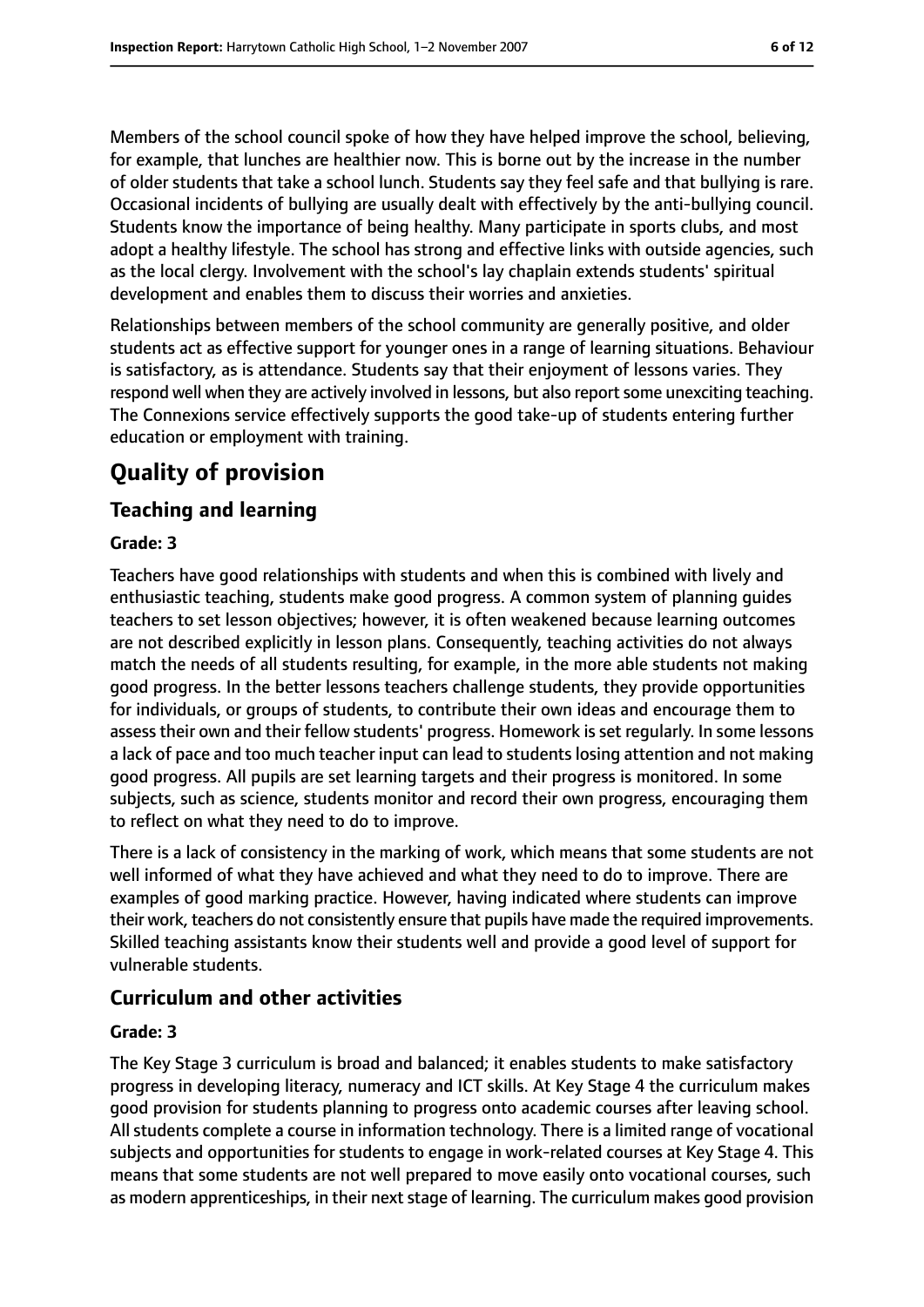for students' personal development, with its work on citizenship gaining particular recognition. The school recognises it could do more to prepare students for their future economic well-being, particularly in terms of developing their skills for employment and their understanding of business and enterprise. It provides good opportunities for students to consider how they can develop healthy lifestyles and stay safe. The involvement of all students in Years 9 to 11 in the Junior Sports Leader Award scheme enables them to develop a range of practical and leadership skills. The many activities at lunchtime and after school are well used by students to extend their learning and promote their physical fitness. Students are keen to stress the enjoyment they get from involvement in drama and music and the progress they have made as a result of attending extension classes in all areas of the curriculum.

#### **Care, guidance and support**

#### **Grade: 3**

Most students feel valued and they know who to turn to if they need help. Arrangements for keeping students safe follow current guidelines, and students' welfare is rightly regarded as a priority for staff. Parents praise care in the school, although a few are concerned about the quality of communication between them and the school and the account taken of their views. Provision for students who display challenging behaviour is broadly effective through the work of the inclusion centre. There is considerable support for students who have learning disabilities and/or difficulties. It focuses on their individual needs and enables them to achieve satisfactorily. Other vulnerable students, including children looked after by the local authority, are known and carefully nurtured by staff. The school recognises that academic guidance and support needs to improve further. Systems for tracking students' progress are regularly refined, but the information provided is not used rigorously enough to ensure students achieve the standards they are capable of. Students who arrive in Year 7 are subject to a very effective induction programme and this helps them to settle quickly.

## **Leadership and management**

#### **Grade: 3**

Since the last inspection the leadership has managed well a number of significant staffing issues which have impacted adversely on students' standards and achievement. The school is now in a much more stable position, although the senior team is still being affected by long term absence. Senior leaders are hard working and share a commitment to raising standards. The restructuring of staff roles and responsibilities is ensuring they are all aware of the important part that they play in securing improvement. This is also leading to a more common approach to all aspects of the school's work. The quality of subject leaders is improving through extensive training. They and the newly appointed key stage managers are demonstrating a willingness to engage in monitoring performance and contribute to school improvement. Systems for quality assurance are becoming established and beginning to impact on improving progress and standards, for example the significant rise in English standards. The school has used a number of useful tools to monitor the quality of teaching and learning through lesson observations. These do not, however, give enough attention to the impact of the teaching on learning and student progress. Leaders understand that there is some way to go in making sure that all strategies, particularly recent initiatives, are fully embedded and evaluated to ensure their effectiveness. The school improvement plan is ambitious in the number of priorities highlighted and hence lacks a sharp focus on the key aspects to raise achievement. Governance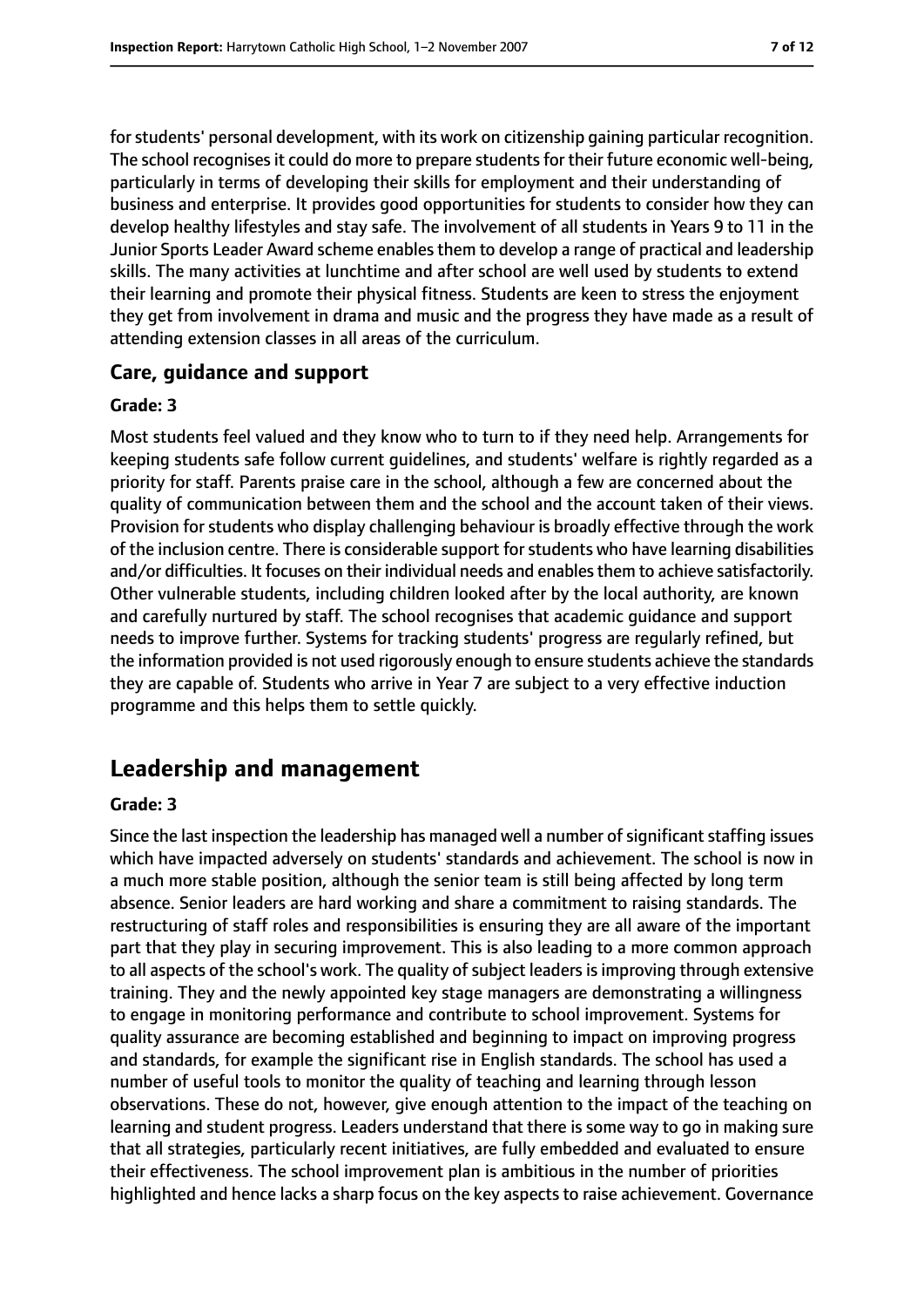is good. Governors receive detailed information about the school which enables them to challenge senior leaders effectively.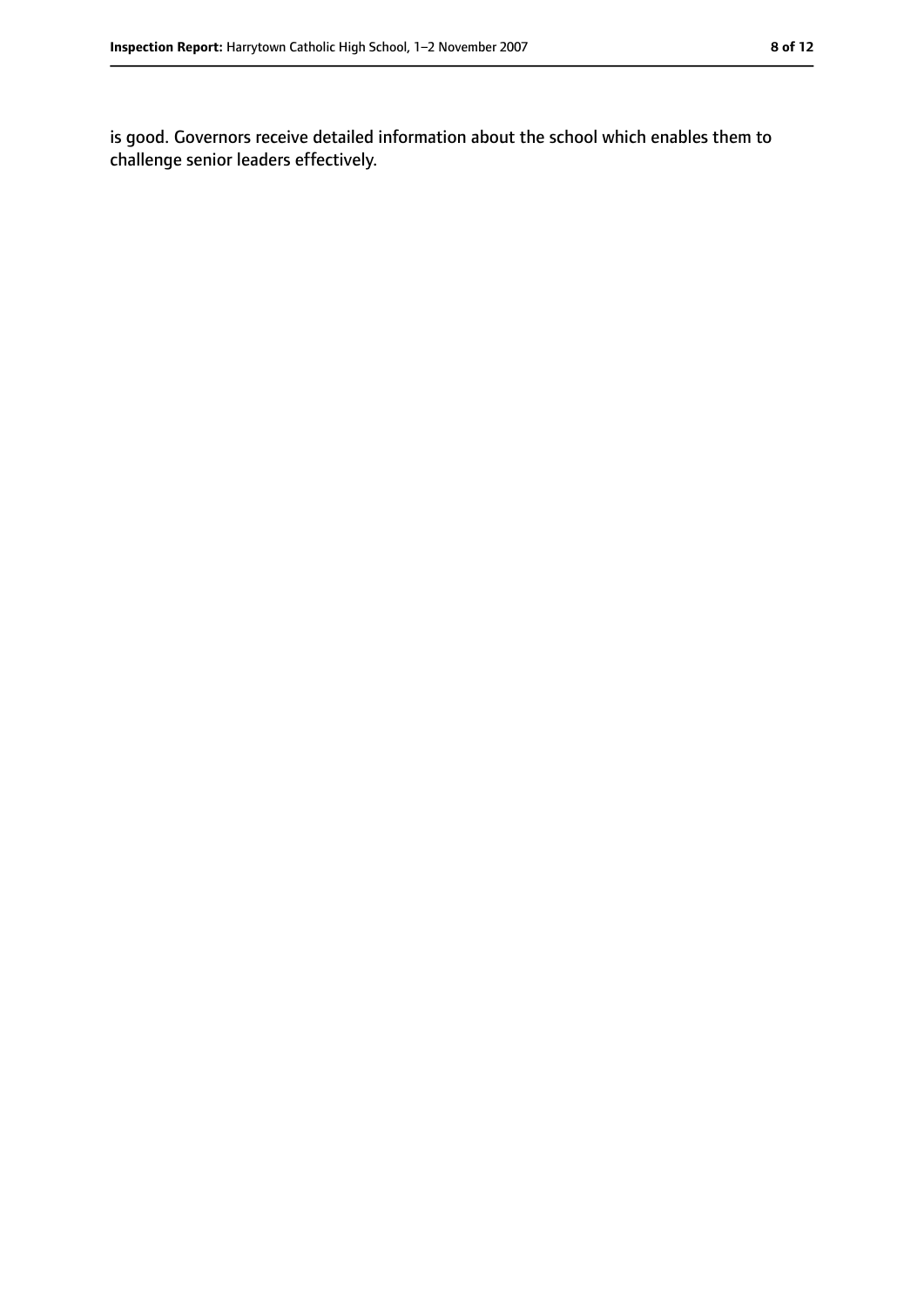**Any complaints about the inspection or the report should be made following the procedures set out in the guidance 'Complaints about school inspection', which is available from Ofsted's website: www.ofsted.gov.uk.**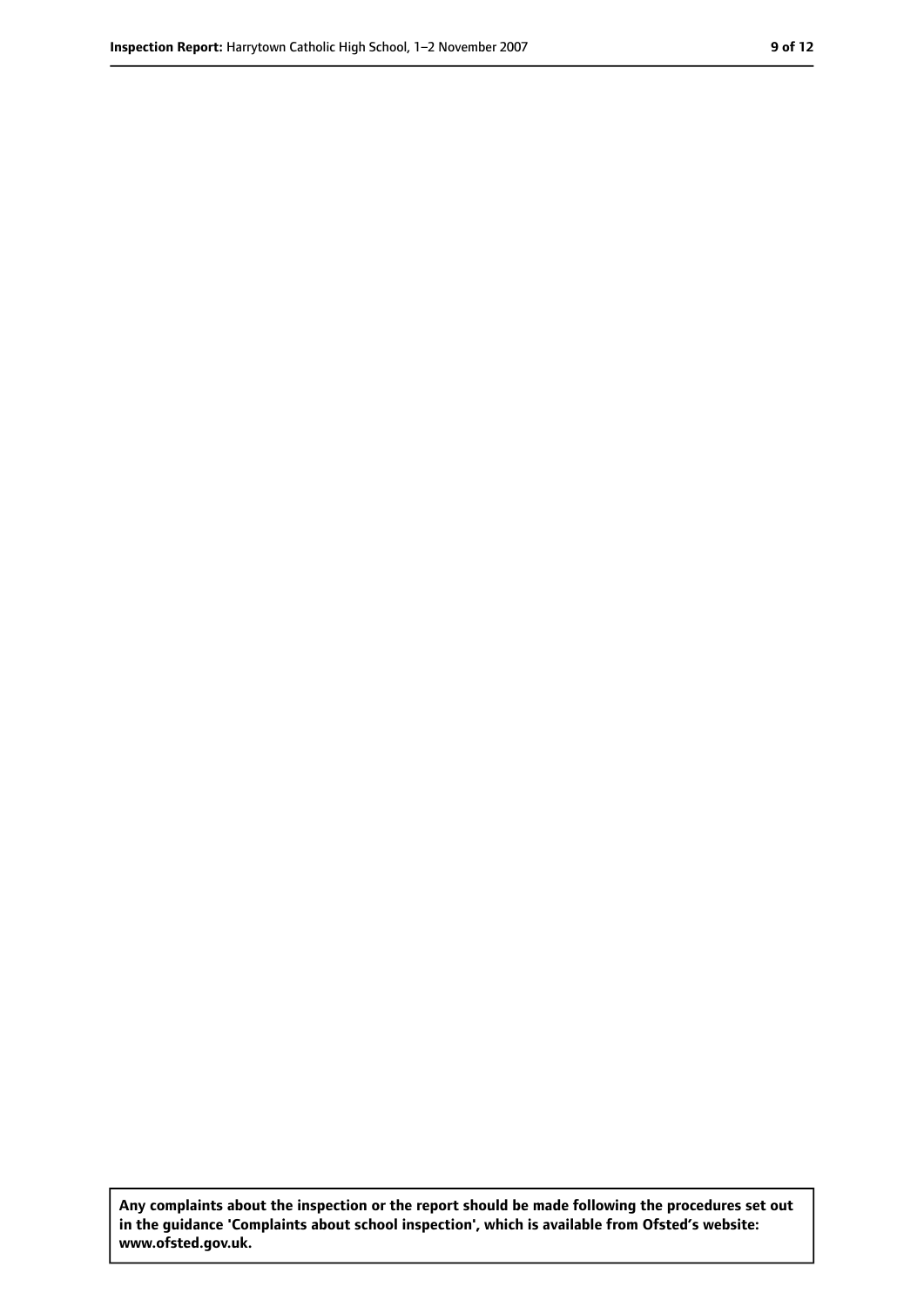# **Inspection judgements**

| $^{\backprime}$ Key to judgements: grade 1 is outstanding, grade 2 good, grade 3 satisfactory, and | <b>School</b>  |
|----------------------------------------------------------------------------------------------------|----------------|
| arade 4 inadeguate                                                                                 | <b>Overall</b> |

#### **Overall effectiveness**

| How effective, efficient and inclusive is the provision of education, integrated<br>care and any extended services in meeting the needs of learners? |     |
|------------------------------------------------------------------------------------------------------------------------------------------------------|-----|
| Effective steps have been taken to promote improvement since the last<br>inspection                                                                  | Yes |
| How well does the school work in partnership with others to promote learners'<br>well-being?                                                         |     |
| The capacity to make any necessary improvements                                                                                                      |     |

#### **Achievement and standards**

| How well do learners achieve?                                                                               |  |
|-------------------------------------------------------------------------------------------------------------|--|
| The standards <sup>1</sup> reached by learners                                                              |  |
| How well learners make progress, taking account of any significant variations between<br>groups of learners |  |
| How well learners with learning difficulties and disabilities make progress                                 |  |

## **Personal development and well-being**

| How good is the overall personal development and well-being of the<br>learners?                                  |  |
|------------------------------------------------------------------------------------------------------------------|--|
| The extent of learners' spiritual, moral, social and cultural development                                        |  |
| The extent to which learners adopt healthy lifestyles                                                            |  |
| The extent to which learners adopt safe practices                                                                |  |
| How well learners enjoy their education                                                                          |  |
| The attendance of learners                                                                                       |  |
| The behaviour of learners                                                                                        |  |
| The extent to which learners make a positive contribution to the community                                       |  |
| How well learners develop workplace and other skills that will contribute to<br>their future economic well-being |  |

#### **The quality of provision**

| How effective are teaching and learning in meeting the full range of the<br>learners' needs?                        |  |
|---------------------------------------------------------------------------------------------------------------------|--|
| $\mid$ How well do the curriculum and other activities meet the range of needs $\mid$<br>and interests of learners? |  |
| How well are learners cared for, guided and supported?                                                              |  |

 $^1$  Grade 1 - Exceptionally and consistently high; Grade 2 - Generally above average with none significantly below average; Grade 3 - Broadly average to below average; Grade 4 - Exceptionally low.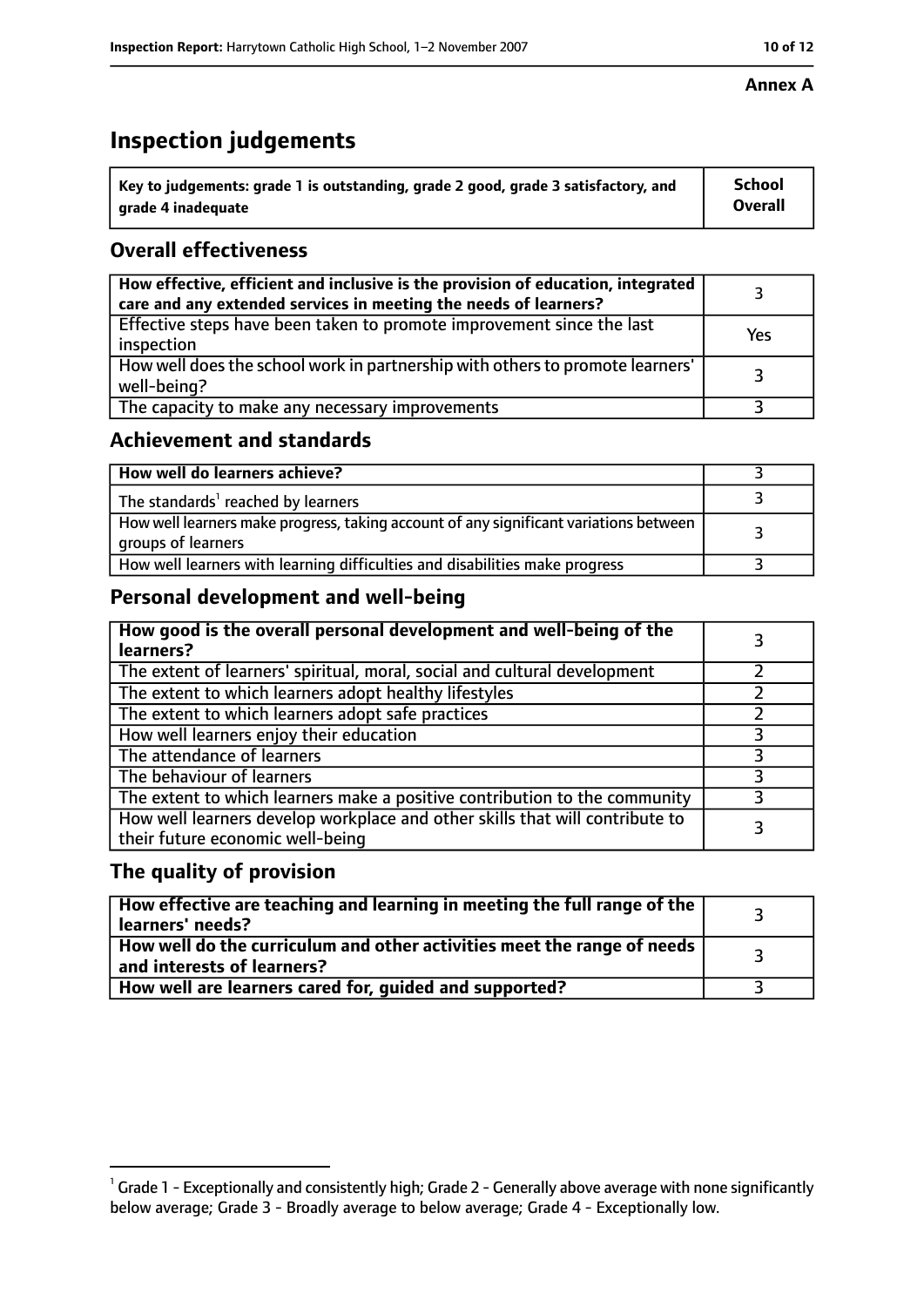# **Leadership and management**

| How effective are leadership and management in raising achievement<br>and supporting all learners?                                              | 3         |
|-------------------------------------------------------------------------------------------------------------------------------------------------|-----------|
| How effectively leaders and managers at all levels set clear direction leading<br>to improvement and promote high quality of care and education |           |
| How effectively leaders and managers use challenging targets to raise standards                                                                 | 3         |
| The effectiveness of the school's self-evaluation                                                                                               |           |
| How well equality of opportunity is promoted and discrimination tackled so<br>that all learners achieve as well as they can                     | 3         |
| How effectively and efficiently resources, including staff, are deployed to<br>achieve value for money                                          | 3         |
| The extent to which governors and other supervisory boards discharge their<br>responsibilities                                                  |           |
| Do procedures for safequarding learners meet current government<br>requirements?                                                                | Yes       |
| Does this school require special measures?                                                                                                      | <b>No</b> |
| Does this school require a notice to improve?                                                                                                   | No        |